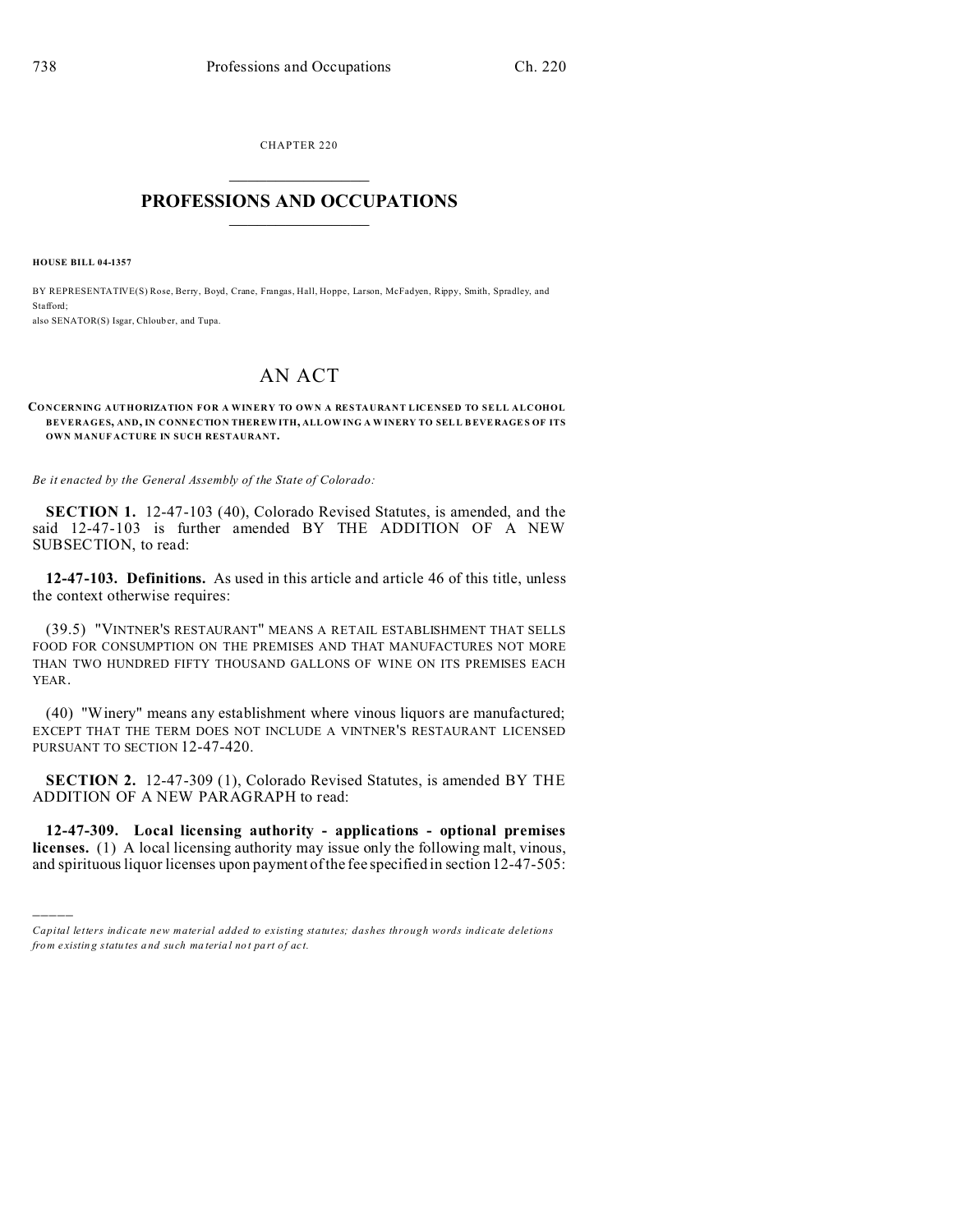(l) VINTNER'S RESTAURANT LICENSE.

**SECTION 3.** 12-47-401 (1), Colorado Revised Statutes, is amended BY THE ADDITION OF A NEW PARAGRAPH to read:

**12-47-401. Classes of licenses.** (1) For the purpose of regulating the manufacture, sale, and distribution of malt, vinous, and spirituous liquors, the state licensing authority in its discretion, upon application in the prescribed form made to it, may issue and grant to the applicant a license from any of the following classes, subject to the provisions and restrictions provided by this article:

(t) VINTNER'S RESTAURANT LICENSE.

**SECTION 4.** Part 4 of article 47 of title 12, Colorado Revised Statutes, is amended BY THE ADDITION OF A NEW SECTION to read:

**12-47-420. Vintner's restaurant license.** (1) AVINTNER'S RESTAURANT LICENSE MAY BE ISSUED TO A PERSON OPERATING A VINTNER'S RESTAURANT ANDALSO SELLING MALT, VINOUS, AND SPIRITUOUS LIQUORS IN THE PLACE WHERE SUCH LIQUORS ARE TO BE CONSUMED.

(2) DURING THE HOURS ESTABLISHED IN SECTION 12-47-901 (5) (b), VINOUS LIQUORS MANUFACTURED BY A VINTNER'S RESTAURANT LICENSEE ON THE LICENSED PREMISES MAY BE:

(a) FURNISHED FOR CONSUMPTION ON THE PREMISES;

(b) SOLD TO INDEPENDENT WHOLESALERS FOR DISTRIBUTION TO LICENSED RETAILERS;

(c) SOLD TO THE PUBLIC IN SEALED CONTAINERS FOR OFF-PREMISES CONSUMPTION. ONLY VINOUS LIQUORS FERMENTED, MANUFACTURED, AND PACKAGED ON THE PREMISES BY THE LICENSEE SHALL BE SOLD IN SEALED CONTAINERS.

(d) SOLD AT WHOLESALE TO LICENSED RETAILERS IN AN AMOUNT UP TO FIFTY THOUSAND GALLONS PER CALENDAR YEAR.

(3) EVERY PERSON SELLING MALT, VINOUS, AND SPIRITUOUS LIQUORS PURSUANT TO THIS SECTION SHALL PURCHASE SUCH MALT, VINOUS, AND SPIRITUOUS LIQUORS, OTHER THAN THOSE THAT ARE MANUFACTURED AT THE LICENSED VINTNER'S RESTAURANT, FROM A WHOLESALER LICENSED PURSUANT TO THIS ARTICLE; EXCEPT THAT NOT MORE THAN FIVE HUNDRED DOLLARS' WORTH OF MALT, VINOUS, AND SPIRITUOUS LIQUORS MAY BE PURCHASED DURING EACH CALENDAR YEAR FROM A RETAIL LIQUOR STORE. EACH SUCH PURCHASE OF MALT, VINOUS, AND SPIRITUOUS LIQUORS SHALL BE EVIDENCED BY A PURCHASE RECEIPT SHOWING THE NAME OF THE RETAIL LIQUOR STORE, THE DATE OF PURCHASE, A DESCRIPTION OF THE LIQUOR PURCHASED, AND THE PRICE PAID FOR SUCH PURCHASE. SUCH RECEIPT SHALL BE RETAINED AND MADE AVAILABLE TO STATE AND LOCAL LICENSING AUTHORITIES AT ALL TIMES DURING BUSINESS HOURS.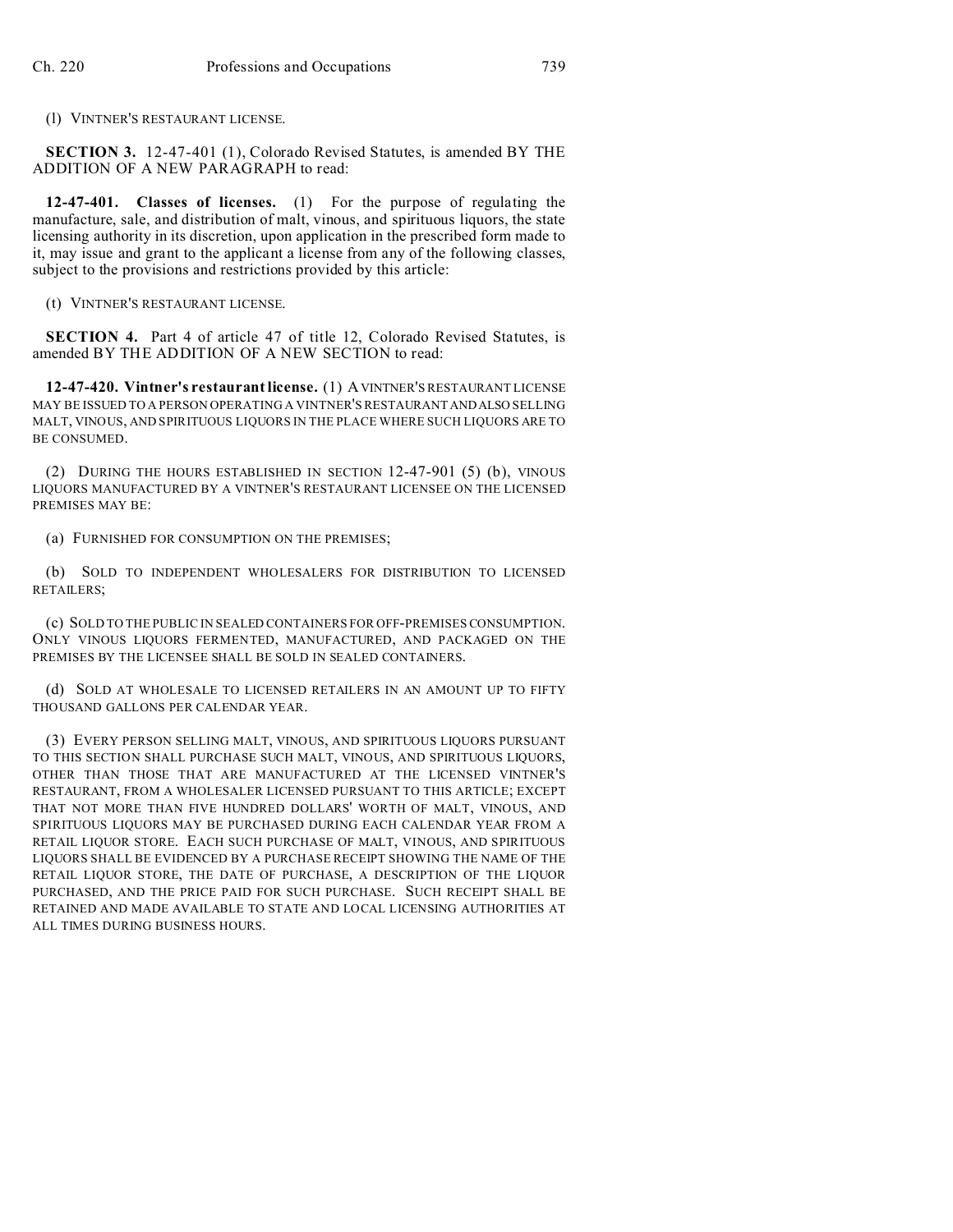(4) A VINTNER'S RESTAURANT LICENSEE SHALL SELL MALT, VINOUS, AND SPIRITUOUS LIQUORS FOR ON-PREMISES CONSUMPTION ONLY IF AT LEAST FIFTEEN PERCENT OF THE GROSS ON-PREMISES FOOD AND DRINK INCOME OF THE BUSINESS OF THE LICENSED PREMISES IS FROM THE SALE OF FOOD.

(5) (a) SUBJECT TO PARAGRAPH (b) OF THIS SUBSECTION (5), IT IS UNLAWFUL FOR AN OWNER, PART OWNER, SHAREHOLDER, OR PERSON INTERESTED DIRECTLY OR INDIRECTLY IN A VINTNER'S RESTAURANT LICENSE TO CONDUCT, OWN EITHER IN WHOLE OR IN PART, OR BE DIRECTLY OR INDIRECTLY INTERESTED IN ANOTHER BUSINESS LICENSED PURSUANT TO THIS ARTICLE.

(b) A PERSON INTERESTED DIRECTLY OR INDIRECTLY IN A VINTNER'S RESTAURANT LICENSE MAY CONDUCT, OWN IN WHOLE OR IN PART, OR BE DIRECTLY OR INDIRECTLY INTERESTED IN ANOTHER VINTNER'S RESTAURANT, BREW PUB, OR HOTEL AND RESTAURANT LICENSE, AN ARTS LICENSE, OR AN AIRLINE PUBLIC TRANSPORTATION SYSTEM LICENSE GRANTED UNDER THIS ARTICLE, OR IN A FINANCIAL INSTITUTION REFERRED TO IN SECTION 12-47-308 (4).

**SECTION 5.** 12-47-503 (1) (a) and (1) (c), Colorado Revised Statutes, are amended to read:

**12-47-503. Excise tax - records.** (1) (a) An excise tax at the rate of 8.0 cents per gallon, or the same per unit volume tax applied to metric measure, on all malt liquors, fermented malt beverages, and hard cider, 7.33 cents per liter on all vinous liquors except hard cider, and 60.26 cents per liter on all spirituous liquors is imposed, and such taxes shall be collected on all such respective beverages, not otherwise exempt from the tax, sold, offered for sale, or used in this state; except that, upon the same beverages, only one such tax shall be paid in this state. The manufacturer thereof, or the first licensee receiving alcohol beverages in this state if shipped from without the state, shall be primarily liable for the payment of any tax or tax surcharge imposed pursuant to this section; but, if such beverage is transported by a manufacturer or wholesaler to a point outside of the state and there disposed of, then such manufacturer or wholesaler, upon the filing with the state licensing authority of a duplicate bill of lading, invoice, or affidavit showing such transaction, shall not be subject to the tax provided in this section on such beverages, and, if such tax has already been paid, it shall be refunded to said manufacturer or wholesaler. For purposes of this section, "manufacturer" includes brew pub licensees AND VINTNER'S RESTAURANT LICENSEES.

(c)  $\Theta$ n and after July 1, 1996, An excise tax of ten dollars per ton of grapes is imposed upon all grapes of the vinifera varieties or other produce used in the production of wine in this state by a licensed Colorado winery OR VINTNER'S RESTAURANT, whether true or hybrid. The excise tax imposed pursuant to this paragraph (c) shall be paid to the department of revenue by the licensed winery OR VINTNER'S RESTAURANT at the time of purchase of the product by the winery OR VINTNER'S RESTAURANT or of importation of the product, whichever is later. An amount equal to one hundred percent of such excise tax shall be transferred from the general fund to the Colorado wine industry development fund created in section 35-29.5-105, C.R.S. Such transfers shall be made by the state treasurer as soon as possible after the twentieth day of the month following the collection of such excise tax.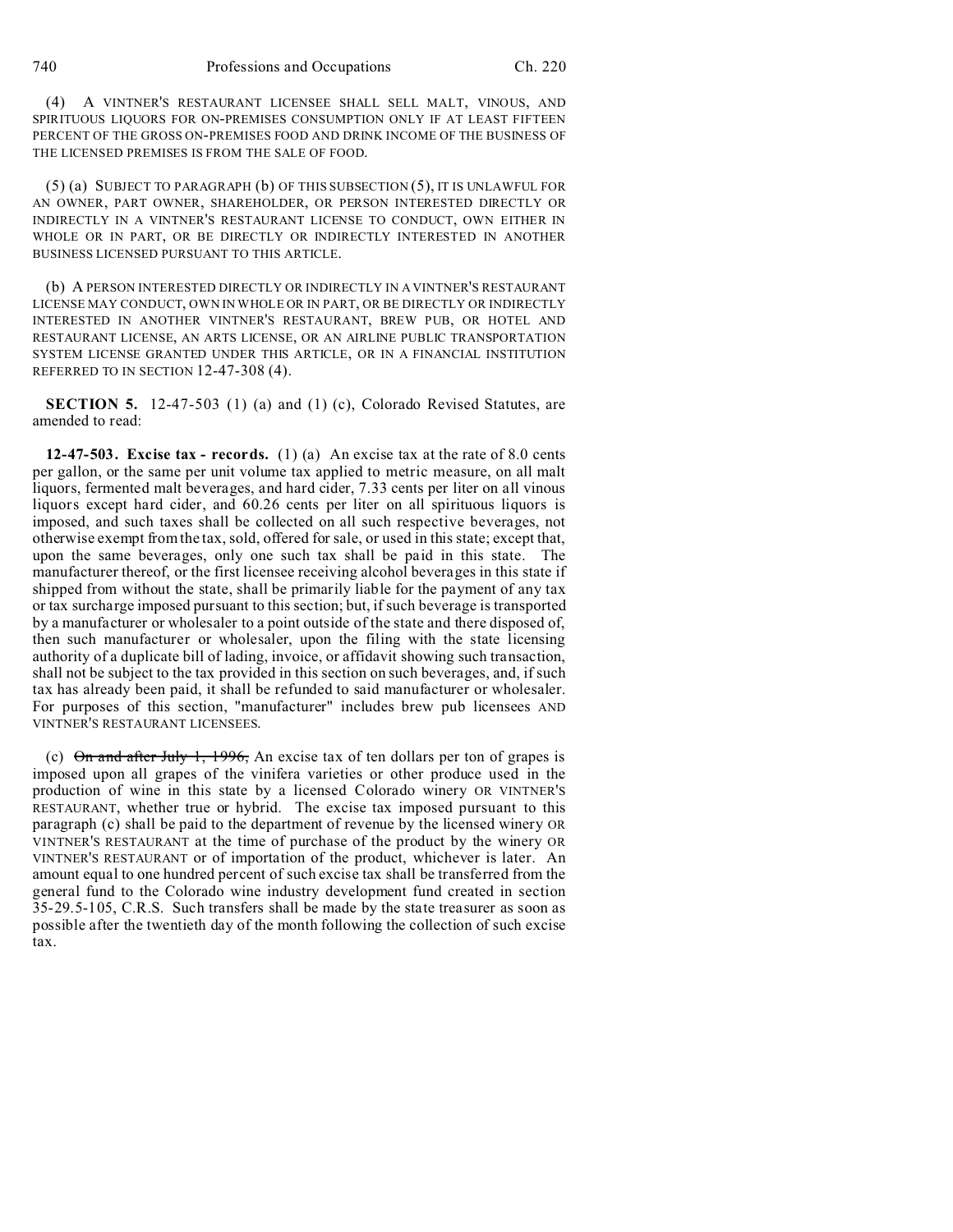**SECTION 6.** 12-47-501 (1) (1), Colorado Revised Statutes, is amended to read:

**12-47-501. State fees.** (1) The following license fees shall be paid to the department of revenue annually in advance:

(l) For each brew pub OR VINTNER'S RESTAURANT license, three hundred twenty-five dollars;

**SECTION 7.** 12-47-505 (1) (i), Colorado Revised Statutes, is amended to read:

**12-47-505. Local license fees.** (1) The following license fees shall be paid to the treasurer of the municipality, city and county, or county where the licensed premises is located annually in advance:

(i) For each brew pub OR VINTNER'S RESTAURANT license, five hundred dollars;

**SECTION 8.** 12-47-301 (2) (a), Colorado Revised Statutes, is amended to read:

**12-47-301. Licensing in general.** (2) (a) Before granting any license, all licensing authorities shall consider, except where this article and article 46 of this title specifically provide otherwise, the reasonable requirements of the neighborhood, the desires of the adult inhabitants as evidenced by petitions, remonstrances, or otherwise, and all other reasonable restrictions that are or may be placed upon the neighborhood by the local licensing authority. With respect to a second or additional hotel and restaurant OR VINTNER'S RESTAURANT license for the same licensee, all licensing authorities shall consider the effect on competition of the granting or disapproving of additional licenses to such licensee, and no application for a second or additional hotel and restaurant OR VINTNER'S RESTAURANT license that would have the effect of restraining competition shall be approved.

**SECTION 9.** 12-47-901 (5) (b) (II), Colorado Revised Statutes, is amended to read:

**12-47-901. Unlawful acts - exceptions.** (5) It is unlawful for any person licensed to sell at retail pursuant to this article:

(b) To sell, serve, or distribute any malt, vinous, or spirituous liquors at any time other than the following:

(II) In sealed containers, on Monday through Saturday, beginning at 8 a.m. until 12 midnight each day; except that, for a limited winery OR VINTNER'S RESTAURANT licensee, sales of vinous liquors in sealed containers or by the glass shall be permitted on Sunday beginning at 8 a.m. until 12 midnight. No malt, vinous, or spirituous liquors shall be sold, served, or distributed in a sealed container on Christmas day.

**SECTION 10.** 12-47-308 (8), Colorado Revised Statutes, is amended to read:

**12-47-308. Unlawful financial assistance.** (8) It is unlawful for an owner, part owner, shareholder, or person interested directly or indirectly in  $\frac{any}{any}$  A brew pub OR VINTNER'S RESTAURANT license to conduct, own in whole or in part, or be directly or indirectly interested in a wholesaler's license issued under this article.